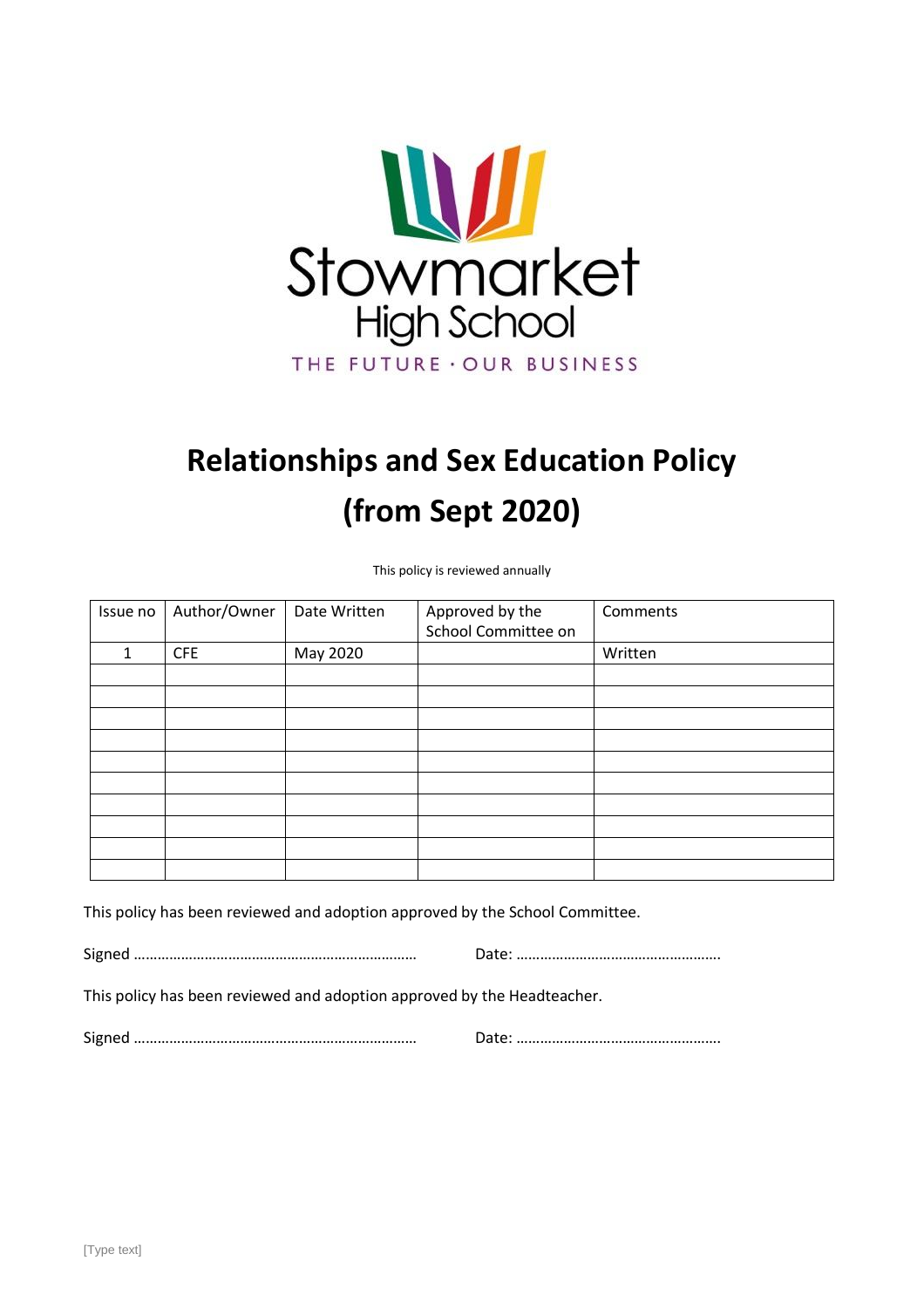# **Contents**

<span id="page-1-0"></span>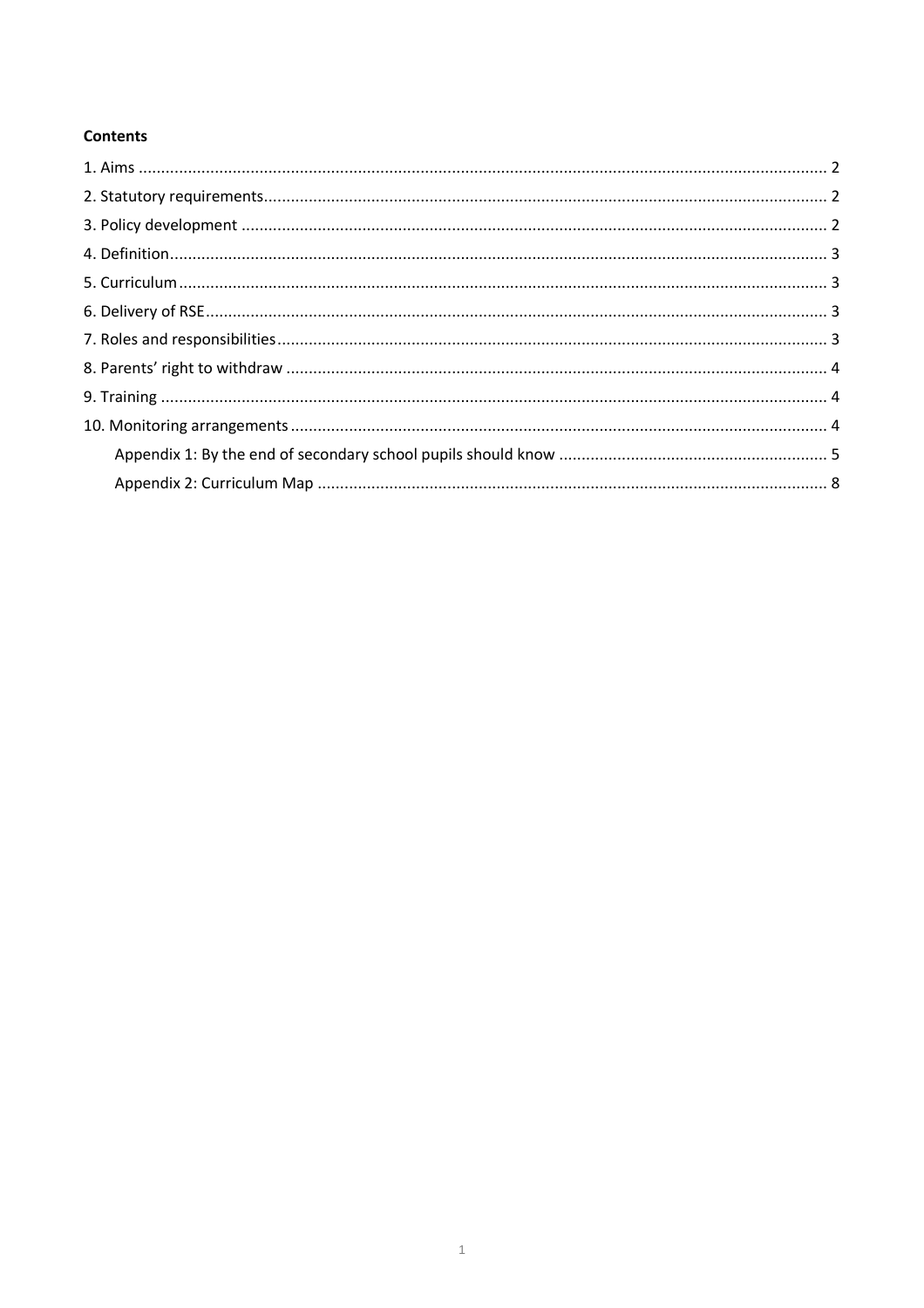# **1. Aims**

The aims of relationships and sex education (RSE) at our school are to:

- Provide a framework in which sensitive discussions can take place
- Prepare pupils for puberty, and give them an understanding of sexual development and the importance of health and hygiene
- Help pupils develop feelings of self-respect, confidence and empathy
- Create a positive culture around issues of sexuality and relationships
- Teach pupils the correct vocabulary to describe themselves and their bodies

# <span id="page-2-0"></span>**2. Statutory requirements**

As a secondary academy school we must provide RSE to all pupils as per section 34 of th[e Children and Social](http://www.legislation.gov.uk/ukpga/2017/16/section/34/enacted)  [work act 2017.](http://www.legislation.gov.uk/ukpga/2017/16/section/34/enacted)

In teaching RSE, we are required by our funding agreements to have regard t[o guidance](https://www.gov.uk/government/consultations/relationships-and-sex-education-and-health-education) issued by the secretary of state as outlined in section 403 of the [Education Act 1996.](http://www.legislation.gov.uk/ukpga/1996/56/contents)

At Stowmarket High School we teach RSE as set out in this policy.

# <span id="page-2-1"></span>**3. Policy development**

This policy has been developed in consultation with staff, pupils and parents (unable due to Covid 19). The consultation and policy development process involved the following steps:

- 1. Review PSHE lead pulled together all relevant information including relevant national and local guidance
- 2. Staff consultation all PSHE school staff were given the opportunity to look at the policy and make recommendations
- 3. Parent/stakeholder consultation parents and any interested parties will be invited to attend a meeting about this policy (currently unable to do so due to Covid 19)
- 4. Pupil consultation we investigated what exactly pupils want from their RSE via a PSHE survey
- <span id="page-2-2"></span>5. Ratification – once amendments were made, the policy was shared with the school committee and ratified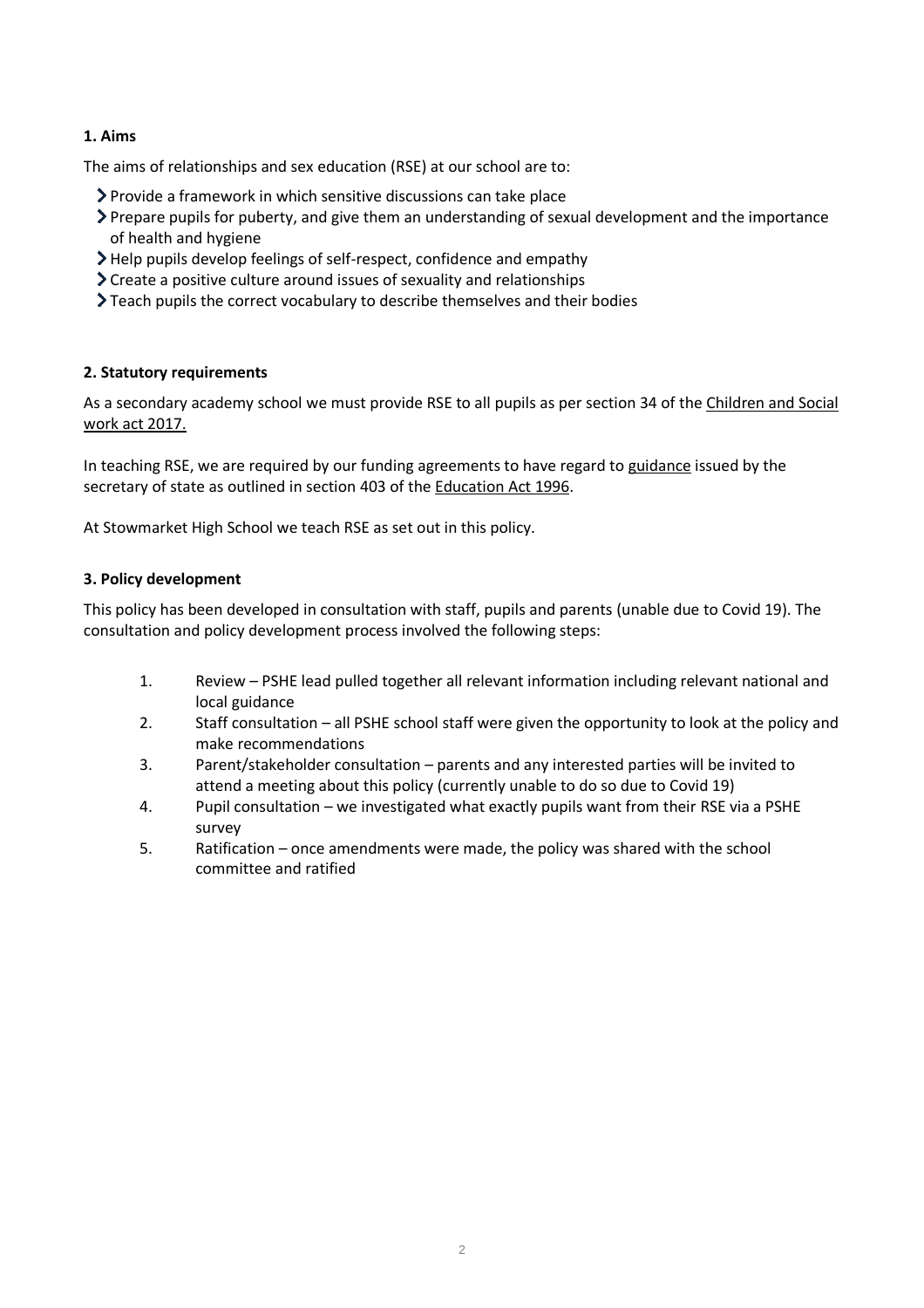# **4. Definition**

RSE is about the emotional, social and cultural development of pupils, and involves learning about relationships, sexual health, sexuality, healthy lifestyles, diversity and personal identity. RSE involves a combination of sharing information, and exploring issues and values. RSE is not about the promotion of sexual activity.

# <span id="page-3-0"></span>**5. Curriculum**

Our curriculum is set out as per Appendix 2 but we may need to adapt it as and when necessary. We have developed the curriculum in consultation with parents, pupils and staff, taking into account the age, needs and feelings of pupils. If pupils ask questions outside the scope of this policy, teachers will respond in an appropriate manner so they are fully informed and don't seek answers online.

#### <span id="page-3-1"></span>**6. Delivery of RSE**

RSE is taught within the personal, social and health education (PSHE) curriculum. Some biological aspects of RSE are taught within the science curriculum, and other aspects are included in religious education (RE). RSE focuses on giving young people the information they need to help them develop healthy, nurturing relationships of all kinds including:

- >Families
- Respectful relationships, including friendships
- Online and media
- > Being safe
- $\blacktriangleright$  Intimate and sexual relationships, including sexual health

For more information about our RSE curriculum, see Appendices 1 and 2.

These areas of learning are taught within the context of family life taking care to ensure that there is no stigmatisation of children based on their home circumstances (families can include single parent families, LGBTQ+ parents, families headed by grandparents, adoptive parents, foster parents/carers amongst other structures) along with reflecting sensitively that some children may have a different structure of support around them (for example: looked after children or young carers). When teaching RSE-related topics within our curriculum we will always consider the needs of all pupils, including those with special educational needs.

#### <span id="page-3-2"></span>**7. Roles and responsibilities**

#### **7.1 The School Committee**

The School Committee has delegated the approval of this policy to Charlina Bowen (School Committee Link to PSHE).

#### **7.2 The Headteacher**

The Headteacher is responsible for ensuring that RSE is taught consistently across the school, and for managing requests to withdraw pupils from non-statutory components of RSE (see section 8).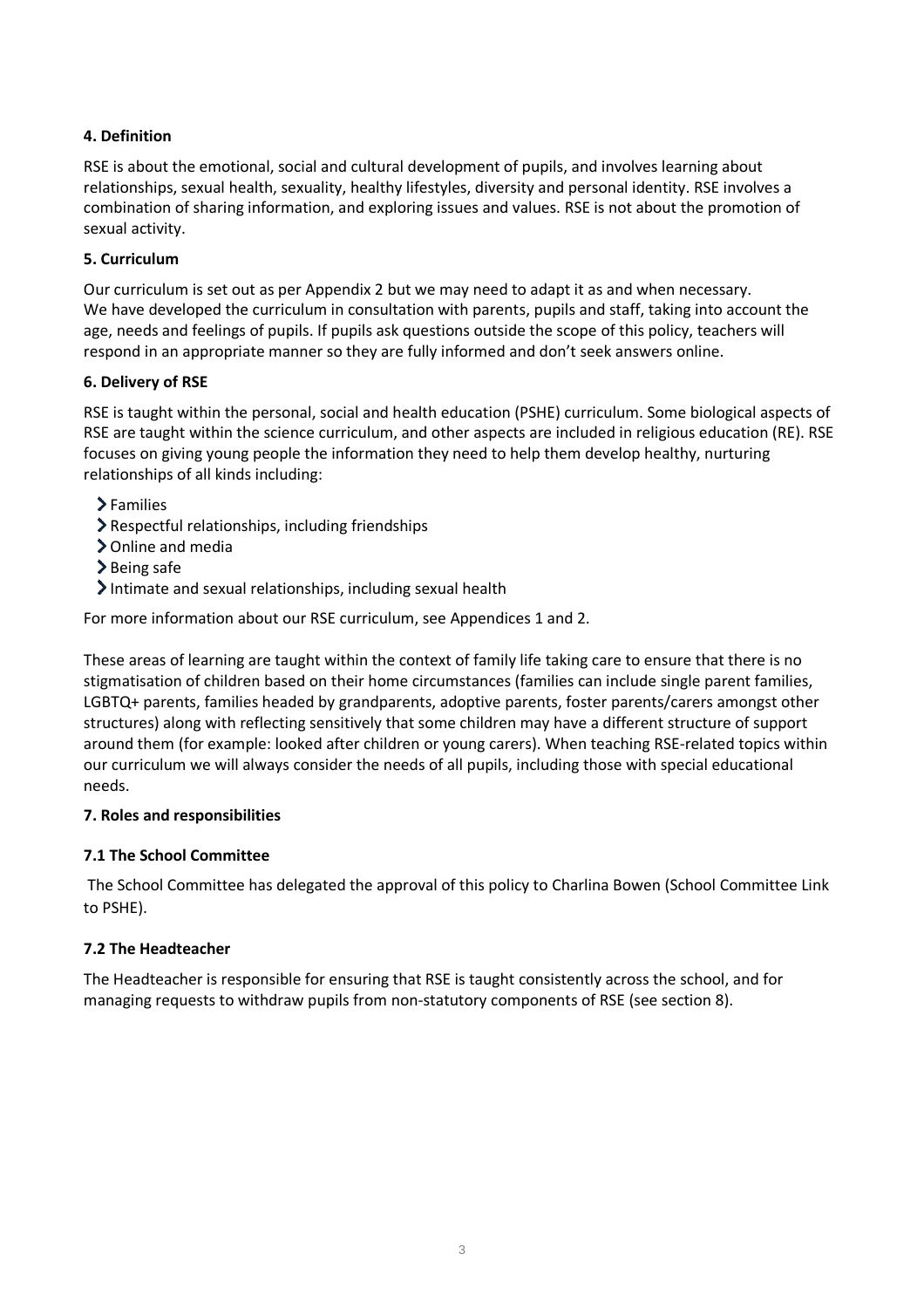# **7.3 Staff**

Staff are responsible for:

- $\triangleright$  Delivering RSE in a sensitive way
- $\triangleright$  Modelling positive attitudes to RSE
- $\triangleright$  Monitoring progress
- $\triangleright$  Responding to the needs of individual pupils
- $\triangleright$  Responding appropriately to pupils whose parents wish them to be withdrawn from the nonstatutory components of RSE

Staff do not have the right to opt out of teaching RSE. Staff who have concerns about teaching RSE are encouraged to discuss this with the head teacher and PSHE lead.

#### **7.4 Pupils**

Pupils are expected to engage fully in RSE and, when discussing issues related to RSE, treat others with respect and sensitivity.

#### <span id="page-4-0"></span>**8. Parents' right to withdraw**

Parents have the right to withdraw their children from non-statutory components of sex education within RSE up to and until three terms before the child turns 16. After this point, if the child wishes to receive sex education rather than being withdrawn, the school will arrange this.

A letter will be sent to families at the start of each year, requests for withdrawal should be put in writing using the form found in in this letter.

A copy of withdrawal requests will be placed in the pupil's educational record. The head teacher will discuss the request with parents and take appropriate action.

Alternative work will be given to pupils who are withdrawn from sex education.

#### <span id="page-4-1"></span>**9. Training**

Staff are trained on the delivery of RSE as part of their induction and it is included in our continuing professional development calendar.

The head teacher will also invite visitors from outside the school, such as school nurses or sexual health professionals, to provide support and training to staff teaching RSE.

#### <span id="page-4-2"></span>**10. Monitoring arrangements**

The delivery of RSE is monitored by the PSHE lead Claire Ferguson through:

Learning walks Work book reviews PSHE staff survey PSHE student survey Pupils' development in RSE is monitored by class teachers as part of our internal assessment systems.

This policy will be reviewed by PSHE lead Claire Ferguson annually. At every review, the policy will be approved by School Committee.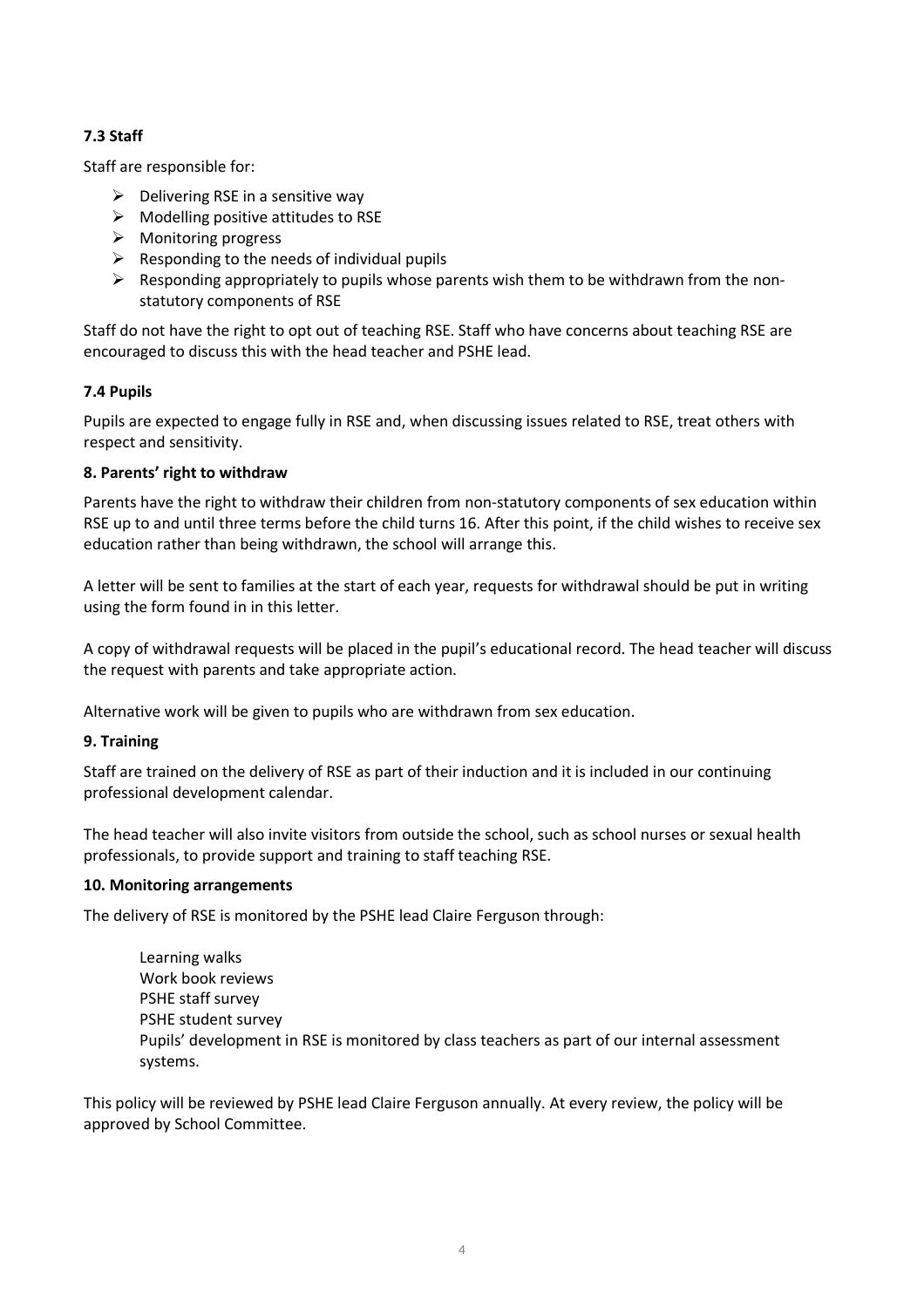|  |  |  | Appendix 1: By the end of secondary school pupils should know |
|--|--|--|---------------------------------------------------------------|
|--|--|--|---------------------------------------------------------------|

<span id="page-5-0"></span>

| <b>TOPIC</b>                              | PUPILS SHOULD KNOW                                                                                                                                                                                                                                                                                                                        |  |  |
|-------------------------------------------|-------------------------------------------------------------------------------------------------------------------------------------------------------------------------------------------------------------------------------------------------------------------------------------------------------------------------------------------|--|--|
| Families                                  | That there are different types of committed, stable relationships<br>$\bullet$                                                                                                                                                                                                                                                            |  |  |
|                                           | How these relationships might contribute to human happiness and their importance for bringing up children<br>$\bullet$                                                                                                                                                                                                                    |  |  |
|                                           | What marriage is, including their legal status e.g. that marriage carries legal rights and protections not available to couples who are<br>$\bullet$<br>cohabiting or who have married, for example, in an unregistered religious ceremony                                                                                                |  |  |
|                                           | Why marriage is an important relationship choice for many couples and why it must be freely entered into<br>$\bullet$                                                                                                                                                                                                                     |  |  |
|                                           | The characteristics and legal status of other types of long-term relationships<br>$\bullet$                                                                                                                                                                                                                                               |  |  |
|                                           | The roles and responsibilities of parents with respect to raising of children, including the characteristics of successful parenting<br>$\bullet$                                                                                                                                                                                         |  |  |
|                                           | How to: determine whether other children, adults or sources of information are trustworthy: judge when a family, friend, intimate or<br>$\bullet$<br>other relationship is unsafe (and to recognise this in others' relationships); and, how to seek help or advice, including reporting concerns<br>about others, if needed              |  |  |
| Respectful<br>relationships,<br>including | The characteristics of positive and healthy friendships (in all contexts, including online) including: trust, respect, honesty, kindness,<br>$\bullet$<br>generosity, boundaries, privacy, consent and the management of conflict, reconciliation and ending relationships. This includes different<br>(non-sexual) types of relationship |  |  |
| friendships                               | Practical steps they can take in a range of different contexts to improve or support respectful relationships<br>$\bullet$                                                                                                                                                                                                                |  |  |
|                                           | How stereotypes, in particular stereotypes based on sex, gender, race, religion, sexual orientation or disability, can cause damage<br>$\bullet$<br>(e.g. how they might normalise non-consensual behaviour or encourage prejudice)                                                                                                       |  |  |
|                                           | That in school and in wider society they can expect to be treated with respect by others, and that in turn they should show due<br>$\bullet$<br>respect to others, including people in positions of authority and due tolerance of other people's beliefs                                                                                 |  |  |
|                                           | About different types of bullying (including cyberbullying), the impact of bullying, responsibilities of bystanders to report bullying and<br>$\bullet$<br>how and where to get help                                                                                                                                                      |  |  |
|                                           | That some types of behaviour within relationships are criminal, including violent behaviour and coercive control<br>$\bullet$                                                                                                                                                                                                             |  |  |
|                                           | What constitutes sexual harassment and sexual violence and why these are always unacceptable<br>$\bullet$                                                                                                                                                                                                                                 |  |  |
|                                           | The legal rights and responsibilities regarding equality (particularly with reference to the protected characteristics as defined in the<br>Equality Act 2010) and that everyone is unique and equal                                                                                                                                      |  |  |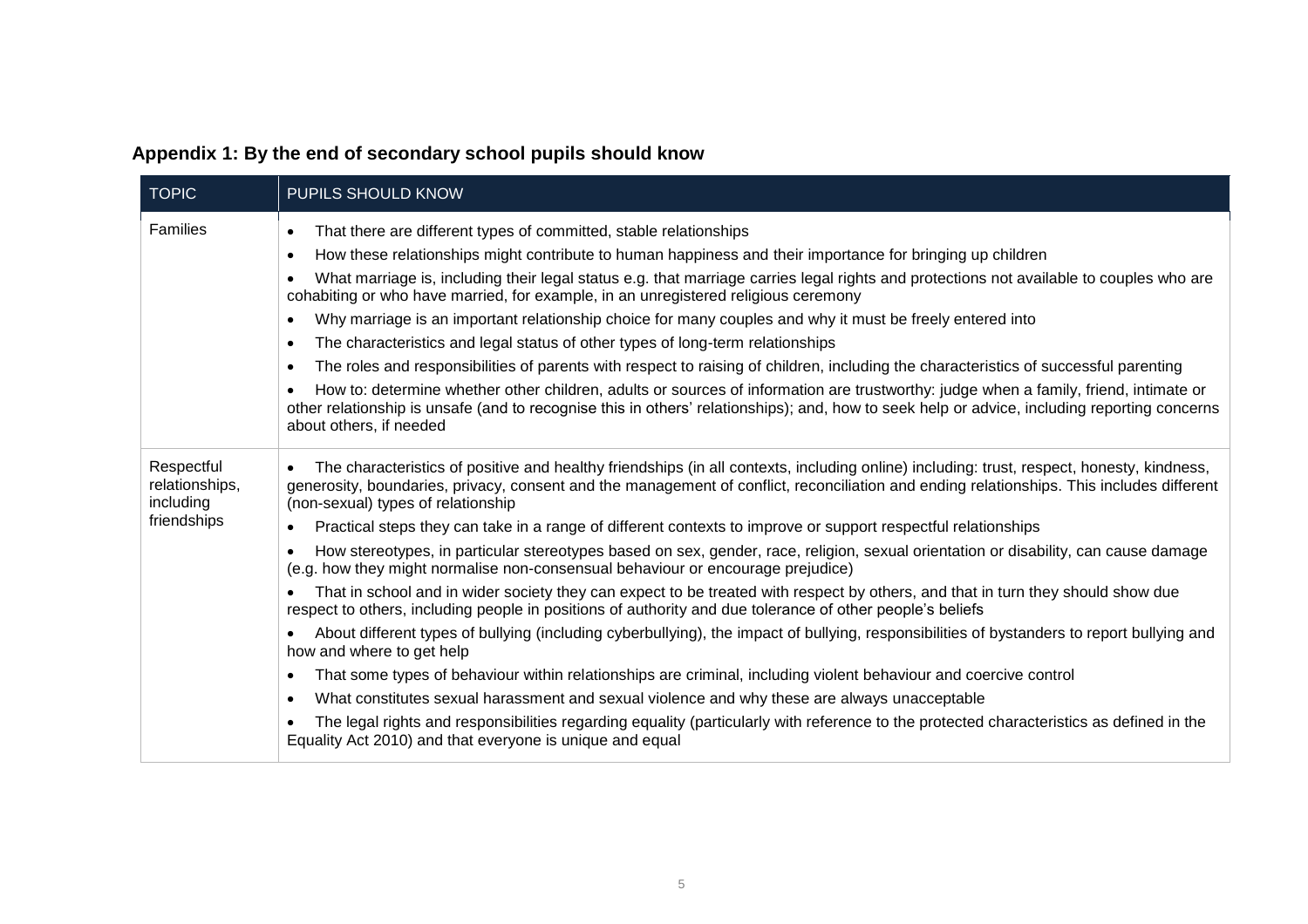| <b>TOPIC</b>        | PUPILS SHOULD KNOW                                                                                                                                                                                                                                    |
|---------------------|-------------------------------------------------------------------------------------------------------------------------------------------------------------------------------------------------------------------------------------------------------|
| Online and<br>media | Their rights, responsibilities and opportunities online, including that the same expectations of behaviour apply in all contexts,<br>including online                                                                                                 |
|                     | About online risks, including that any material someone provides to another has the potential to be shared online and the difficulty of<br>removing potentially compromising material placed online                                                   |
|                     | Not to provide material to others that they would not want shared further and not to share personal material which is sent to them<br>٠                                                                                                               |
|                     | What to do and where to get support to report material or manage issues online<br>٠                                                                                                                                                                   |
|                     | The impact of viewing harmful content<br>$\bullet$                                                                                                                                                                                                    |
|                     | That specifically sexually explicit material e.g. pornography presents a distorted picture of sexual behaviours, can damage the way<br>people see themselves in relation to others and negatively affect how they behave towards sexual partners      |
|                     | That sharing and viewing indecent images of children (including those created by children) is a criminal offence which carries<br>severe penalties including jail                                                                                     |
|                     | How information and data is generated, collected, shared and used online<br>$\bullet$                                                                                                                                                                 |
| Being safe          | The concepts of, and laws relating to, sexual consent, sexual exploitation, abuse, grooming, coercion, harassment, rape, domestic<br>abuse, forced marriage, honour-based violence and FGM, and how these can affect current and future relationships |
|                     | How people can actively communicate and recognise consent from others, including sexual consent, and how and when consent<br>can be withdrawn (in all contexts, including online)                                                                     |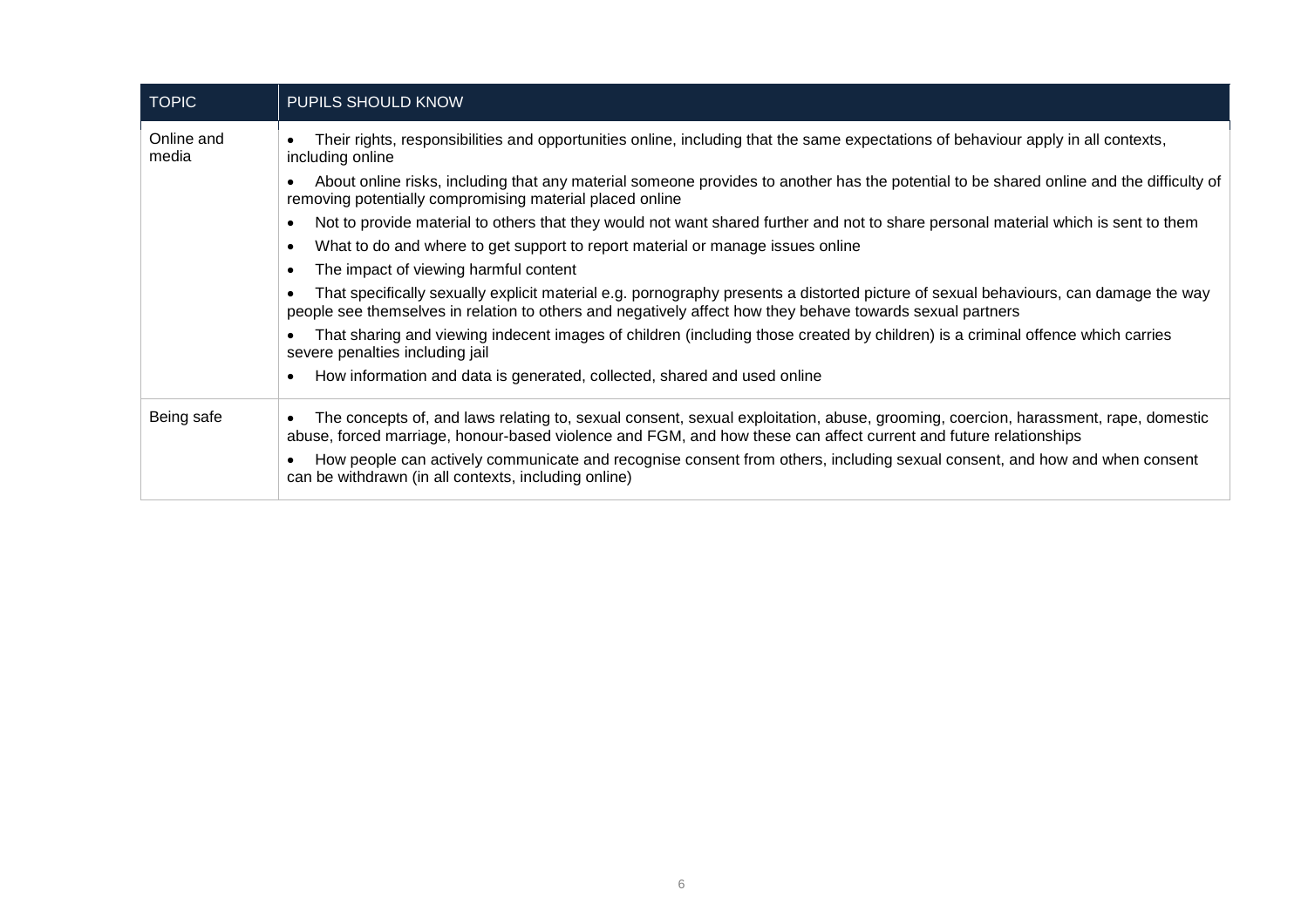| <b>TOPIC</b>                                                           | PUPILS SHOULD KNOW                                                                                                                                                                                                       |
|------------------------------------------------------------------------|--------------------------------------------------------------------------------------------------------------------------------------------------------------------------------------------------------------------------|
| Intimate and<br>sexual<br>relationships,<br>including sexual<br>health | How to recognise the characteristics and positive aspects of healthy one-to-one intimate relationships, which include mutual<br>respect, consent, loyalty, trust, shared interests and outlook, sex and friendship       |
|                                                                        | That all aspects of health can be affected by choices they make in sex and relationships, positively or negatively, e.g. physical,<br>$\bullet$<br>emotional, mental, sexual and reproductive health and wellbeing       |
|                                                                        | The facts about reproductive health, including fertility and the potential impact of lifestyle on fertility for men and women                                                                                            |
|                                                                        | That there are a range of strategies for identifying and managing sexual pressure, including understanding peer pressure, resisting<br>pressure and not pressurising others                                              |
|                                                                        | That they have a choice to delay sex or to enjoy intimacy without sex                                                                                                                                                    |
|                                                                        | The facts about the full range of contraceptive choices, efficacy and options available<br>٠                                                                                                                             |
|                                                                        | The facts around pregnancy including miscarriage                                                                                                                                                                         |
|                                                                        | That there are choices in relation to pregnancy (with medically and legally accurate, impartial information on all options, including<br>keeping the baby, adoption, abortion and where to get further help)             |
|                                                                        | How the different sexually transmitted infections (STIs), including HIV/AIDs, are transmitted, how risk can be reduced through safer<br>sex (including through condom use) and the importance of and facts about testing |
|                                                                        | About the prevalence of some STIs, the impact they can have on those who contract them and key facts about treatment                                                                                                     |
|                                                                        | How the use of alcohol and drugs can lead to risky sexual behaviour                                                                                                                                                      |
|                                                                        | How to get further advice, including how and where to access confidential sexual and reproductive health advice and treatment                                                                                            |